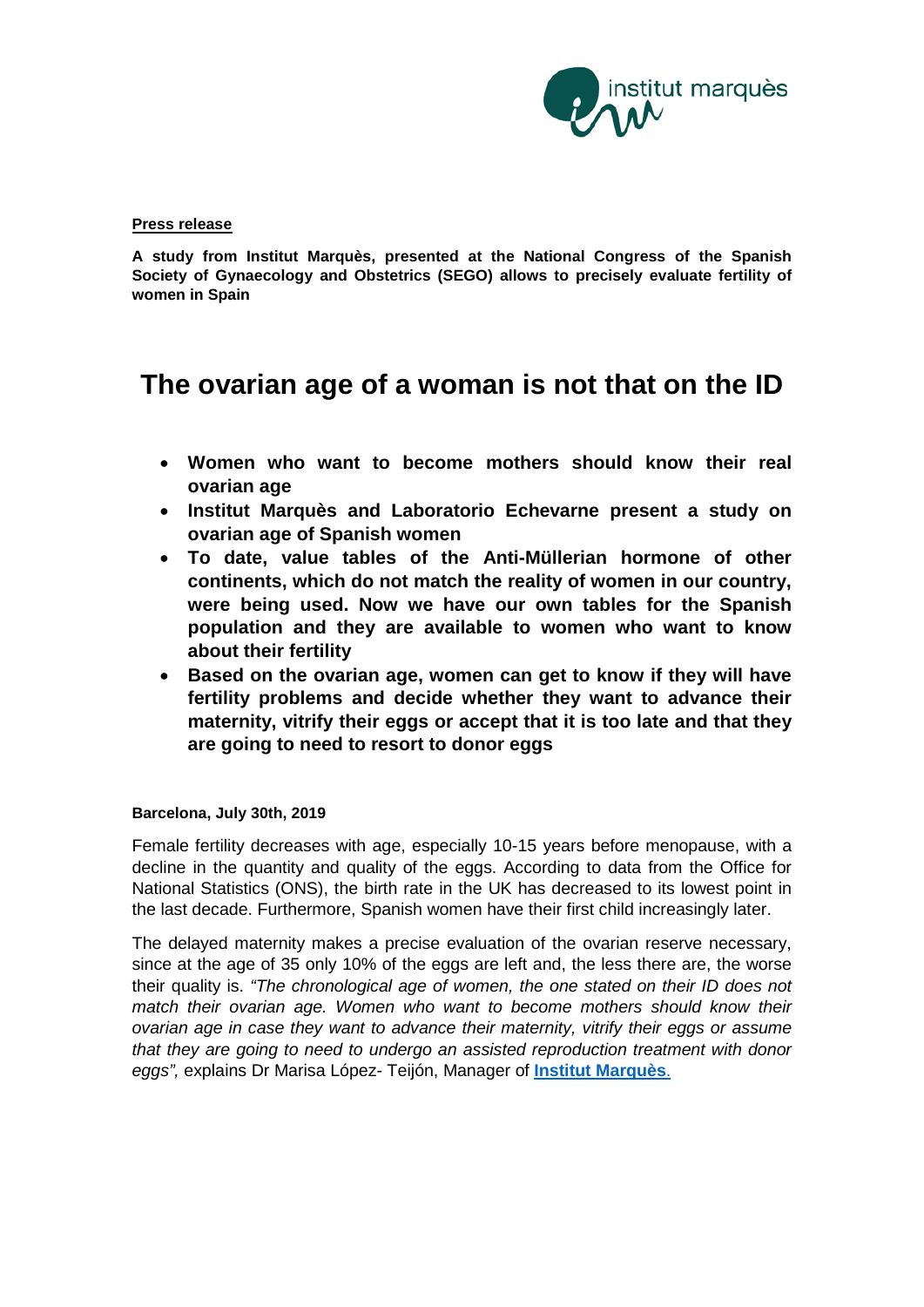

## **Why did nobody warn me?**

Knowing the ovarian reserve is a necessary condition to estimate the reproductive age beyond the chronological one, since frequently both ages do not match. Many women find out about this when it is already too late.

Currently, the clinical marker of election is the concentration of the Anti-Müllerian hormone (AMH), which is obtained via a blood test performed without need of fasting. This hormone is produced by cells in the ovarian follicles and does not vary during the menstrual cycle.

The results of the test are then compared with those established as normal for each age range. However, so far, values from tests of women of other continents were being used, whereby the results obtained were not entirely reliable because they did not adapt to the reality of European women. Now we have own data of the Spanish population.

# **Would you like to find out about your ovarian reserve?**

For the first time, and thanks to a **[study](https://institutomarques.com/wp-content/uploads/2019/05/AMH_RevistaSEGO_Progresos2017.pdf)** carried out by Institut Marquès and Laboratorio Echevarne, presented at the  $35<sup>th</sup>$  National Congress of the SEGO, it is possible to accurately assess the fertility of women in Spain. The name of the study is: *"Clinical utility of the Anti-Müllerian hormone in the prediction of the ovarian age in*  **Spain**". It includes the AMH values of Spanish women from 11 regions. In this broad sample, in which 10443 women aged 20 to 45 years took part, there are differences in the Anti-Müllerian hormone levels between regions, but we did not observe a pattern that could explain them.

In this work, published at the official journal of the Spanish Society for Gynaecology and Obstetrics (SEGO), "*Progresses in Obstetrics and Gynaecology*", the values of the Anti-Müllerian hormone from the Spanish population are determined according to the chronological age in order to obtain an estimate of their ovarian reserve.

The results show significant differences with those published previously in other countries. This could be due to the lack of standardisation of the methodology used for its measurement or associated with race or environmental factors.

Institut Marquès has prepared some tables, useful and easy to use, that **[any woman](https://institutomarques.com/wp-content/uploads/2019/06/Tablas-de-normalidad-Edad-AMH_IM_ENG.pdf)  [can download](https://institutomarques.com/wp-content/uploads/2019/06/Tablas-de-normalidad-Edad-AMH_IM_ENG.pdf).** They are also available for gynaecologists at the Sterility and Infertility Section (SEISEGO) of the SEGO website. These tables can also be useful in the rest of European countries, since, certainly, the values are much closer to their reality than those they were using to date.

In conclusion, the AMH values of reference obtained allow informing women of their real ovarian reserve and their fertility rate. They can be used to advise a patient on her chances of success in an ovarian stimulation to vitrify her oocytes or to undergo in-vitro fertilisation (IVF) treatments. Now, the interested parties can also access these tables and learn first-hand about their real ovarian age.